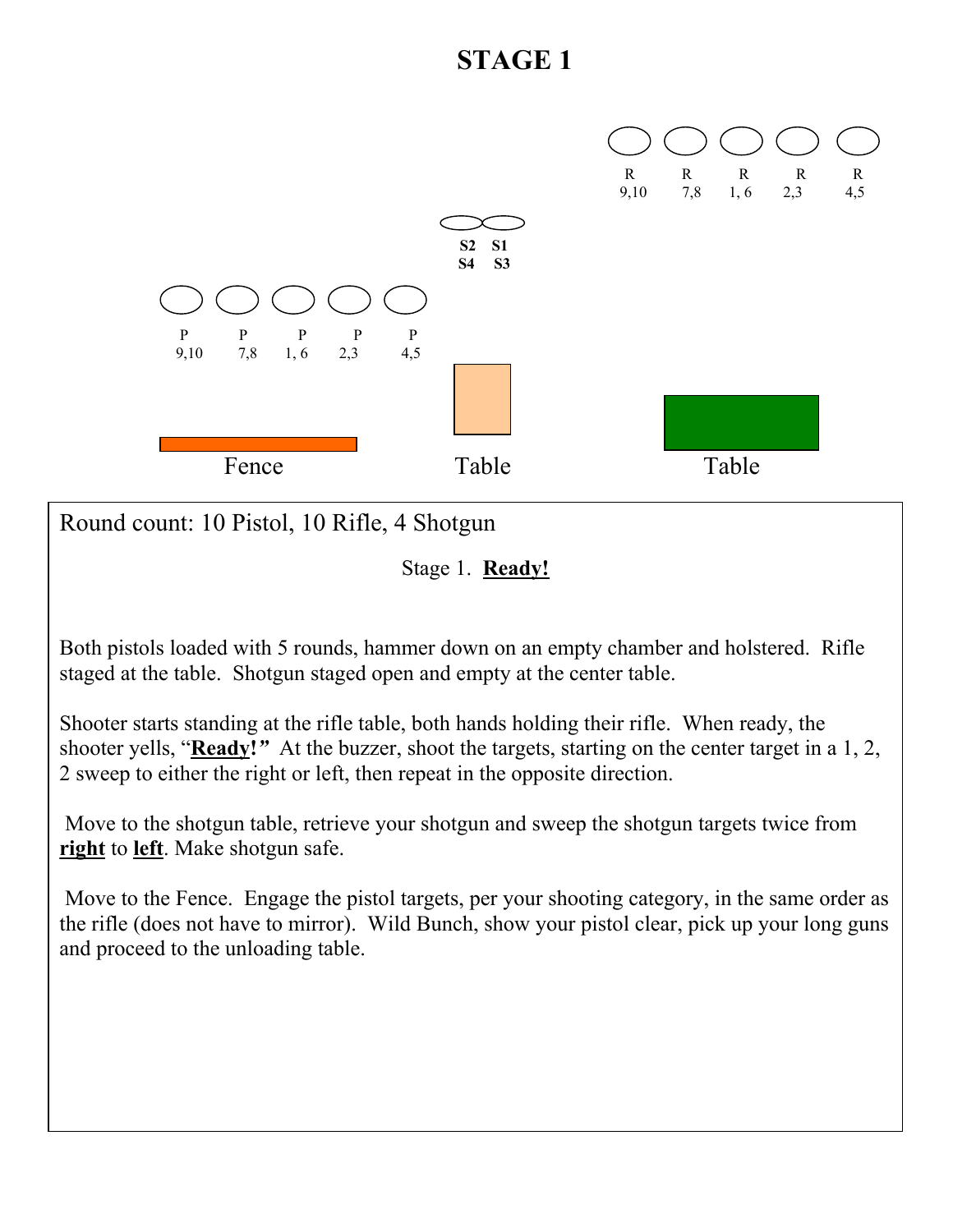

Round count: 10 Pistol, 10 Rifle, 4 Shotgun

Stage 2. **Just how fast are ya!**

Both pistols loaded with 5 rounds, hammer down on an empty chamber and holstered. Rifle staged on the table. Shotgun staged open and empty at the center table.

Shooter starts standing at the center table, holding their shotgun with both hands. When ready, the shooter yells, "**Just how fast are ya!***"* At the buzzer, sweep the shotgun targets twice from **right** to **left**.

Make shotgun safe.

From the rifle table, pick up the rifle and, starting on either end, engage the targets in this order, outside, outside, inside, inside, center, then repeat. Make rifle safe.

 Move to the Fence. Engage the pistol targets, per your shooting category, in the same order as the rifle. Wild Bunch, show your pistol clear, pick up your long guns and proceed to the unloading table.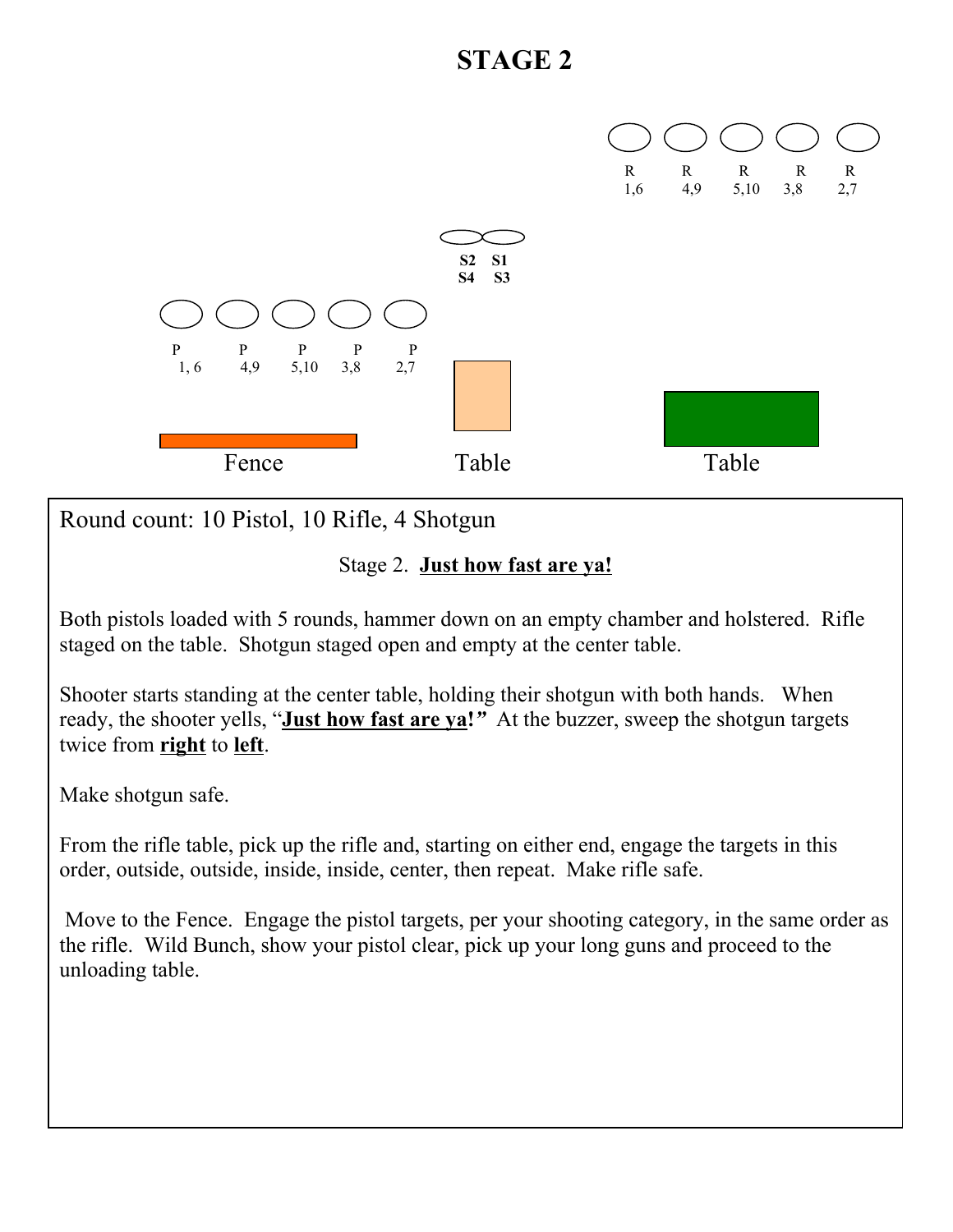

Round count: 10 Pistol, 10 Rifle, 4 Shotgun

#### Stage 3. **I'll show you how fast I am!**

Both pistols loaded with 5 rounds, hammer down on an empty chamber and holstered. Rifle staged on the table. Shotgun staged open and empty at the center table.

Shooter starts standing at the fence, hands at low surrender (above shoulders). When ready, the shooter yells, "**I'll show you how fast I am!***"* At the buzzer engage the targets per your shooting category, in a regressive sweep (4, 3, 2, 1) beginning on either end. Wild Bunch, place your open and empty pistol on the table provided.

Move to the shotgun table, retrieve your shotgun and sweep the shotgun targets twice from **right** to **left**. Make shotgun safe.

From the rifle table, engage the rifle targets, in the same order as the pistols.

Pick up your long guns and proceed to the unloading table.